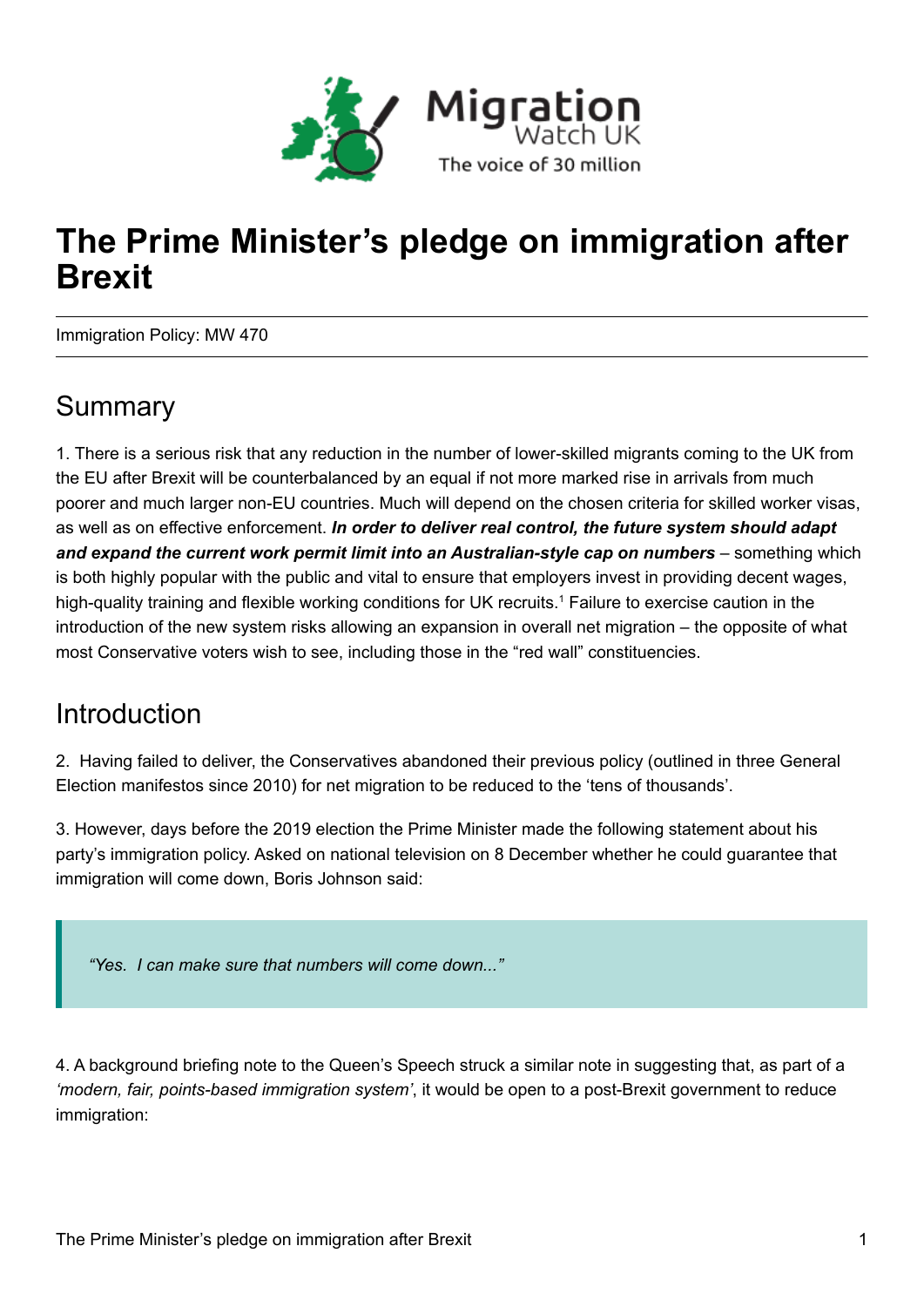*"Developing and reinforcing UK immigration controls and ending free movement will give the Government greater control to reduce the overall number of migrants coming to the UK, with fewer lower skilled migrants."*

5. We agree that the government can indeed make sure that numbers come down. 30 million members of the public support such a move, and it is necessary in order to ease strains on public services, infrastructure and communities. This paper considers the possible scope for future reductions and the measures that might be needed to achieve them.

### Immigration categories for workers

6. In explaining his immigration policy, Mr Johnson outlined three categories contained in the White Paper issued in December 2018. These were:

- a. Those with "exceptional talent", who will not require a job offer
- b. Skilled workers who will require a job offer in addition to a specified number of points
- c. Those working in lower-skilled sectors which have labour shortages

### Components of current net migration

7. According to the Office for National Statistics' long-term international migration (LTIM) estimates, the total gross inflow from overseas averaged 640,000 per year over the past five years (just over four-fifths by non-British citizens). Meanwhile, total emigration averaged just over 350,000. Overall net migration has averaged just over 280,000 per year (including a net outflow of British citizens of approximately 50,000 per year).

8. The annual average non-British *inflow* of just over 550,000 per year (just under half from the EU; just over half from outside it) is comprised of the following (NB *These figures relate to gross inflows not to net migration)*:

- 222,000 work-related arrivals (**40%**)
- 167,000 study-related arrivals (**30%**)
- 70,000 arrivals classified as LTIM adjustment made up of asylum claimants and dependants / resettled people / Common Travel Area arrivals / others (**13%**)
- 66,000 family-related arrivals (**12%**)
- 28,000 other arrivals / no reasons stated (**5%**)

9. If we look at the annual average work-related inflow by EU citizens over the same period, this stood at just under 150,000 of the total 222,000 non-British work-related inflow. About two-thirds of this gross inflow of EU citizens came to the UK with an offer of a definite job, and a third arrived to look for work.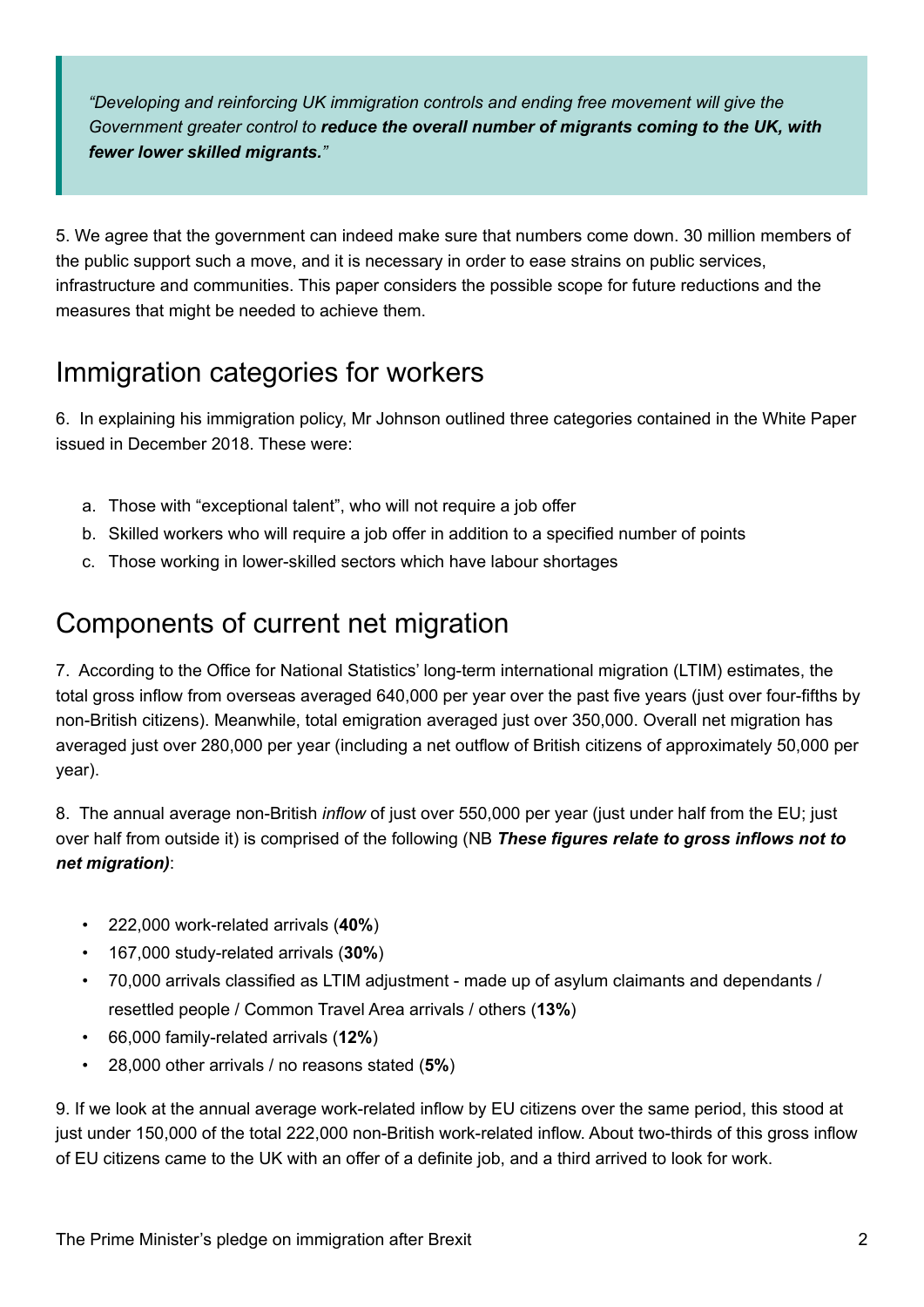## The likely impact of Brexit on EU migration

10. With free movement set to effectively come to an end at the close of a post-Brexit transition period ending on 31 December 2020, the final details of the future immigration system (set to come into effect from the start of 2021) are still being determined. In particular, the Migration Advisory Committee (MAC) is set to report on key areas in January 2020, in particular giving its view on the preferred level of Tier 2 salary threshold and the manner in which an Australian-style points-based elements could be adapted for the UK. The potential effects of proposals touted so far can be divided into three categories with regard to EU immigration:

#### 1) The effect on highly skilled EU migrants

11. This category includes those who would be able to apply for a work permit on the same basis as the rest of the world. New bureaucratic hurdles may deter some but many would be coming here for professional reasons so the impact on numbers could well be limited once the present confusion has been cleared up. Those judged to have "exceptional talent" would not need a job offer.

#### 2) Mid skilled EU workers

12. Here everything depends on the qualification / salary levels set for immigration worldwide. The MAC has previously recommended that the qualification level be reduced to the equivalent of "A Level" while retaining the existing main salary threshold at £30,000 per year.

13. But certain employers are lobbying hard for the threshold to be reduced, perhaps to as low as £21,000 per year (barely higher than the London "living wage"). Such changes would likely mean EU migration continuing at a considerable level.

#### 3) Unskilled EU workers

14. There are two schemes under discussion which would have a significant effect in undermining any potential reduction in the level of immigration into lower skilled or lower paid work:

#### a) Youth mobility

15. There is already a scheme that allows young people aged between 18 and 30 from Anglophone and certain Far Eastern countries to come to the UK for up to two years (non-renewable) for the purpose of work, study or travel. At present the scheme is capped at 59,000 a year - with a separate quota for each country. However, the Conservatives have already offered to extend this scheme to the EU, subject to negotiation. As the director of the Migration Observatory has remarked, this is a source of *"potentially quite a significant supply of labour for the UK labour market*". Indeed so. The number of EU citizens who fall into this age group is more than 60 million. Obviously, there would have to be a cap on the numbers.

#### b) Route for 'temporary workers' to come for a maximum of 12 months

16. Contrary to MAC advice, the previous government proposed a new route to allow workers from around

The Prime Minister's pledge on immigration after Brexit 3 3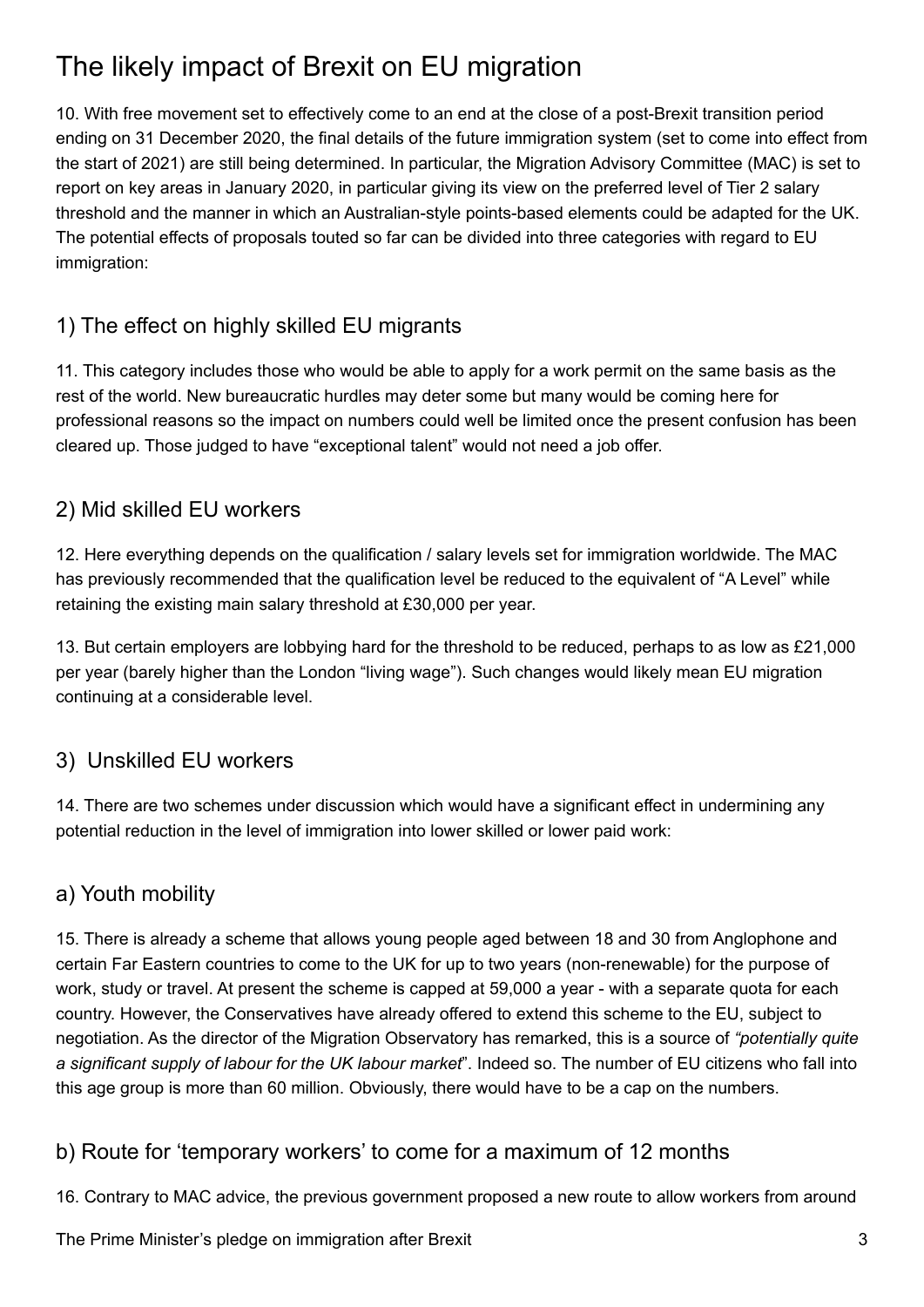the world and at any skill level to come to look for work in the UK so long as they come from countries deemed to be of low immigration risk (so far unspecified) with whom the UK has negotiated an agreement. The government said this would be reviewed in 2025.

17. Extraordinarily, these workers would not need sponsorship from employers and could arrive in the UK even without a job lined up. The White Paper says that, to prevent long term working, the visa would be time-limited to twelve months, to be followed by *"a cooling off period"* of a further twelve months before they could return to the UK. It is believed that this scheme is intended to apply primarily to low skilled workers. It seems extremely unlikely that the government would have the capability to enforce limits on either staying or returning. The main effect of restricting their permitted stay to twelve months or less would be to keep many of them out of the official headline figure for long-term immigration.

## Estimated impact of post-Brexit policy on EU inflows

18. As an indication of the potential impact of Tier 2 arrangements on those from the EU, we can look at the Labour Force Survey as it relates to those who arrived in the past five years, by standard occupational group.

19. Table 1 below shows that the number of EU workers who arrived over the past five years (and were recorded as subsequently being occupied in a job) was 565,000. Eighty percent (just over 450,000) went into low or mid-skilled roles:

- A fifth went into highly-skilled roles.
- Just under a quarter went into mid-skilled roles.
- More than half (56%) went into low-skilled roles.

20. This suggests the following:

- Extending the *current* Tier 2 arrangements could have cut the growth in the number of EU workers by **80%**.
- Applying Tier 2-type arrangements with a *lower* skills threshold than currently (allowing people into mid-skilled roles, as under the White Paper) could have reduced the growth in the number of EU workers by nearer **50%**.
- A salary threshold lower than the current £30,000 per year (something that a number of employer lobby groups are now demanding, and which the MAC is now examining) would negate the impact even further.
- NB Any effect in reducing arrivals from the EU is likely to be further undermined by the extension of the youth mobility scheme to the EU, and by overstaying connected with the so-called 'temporary' work route (exacerbated by shortcomings in enforcement).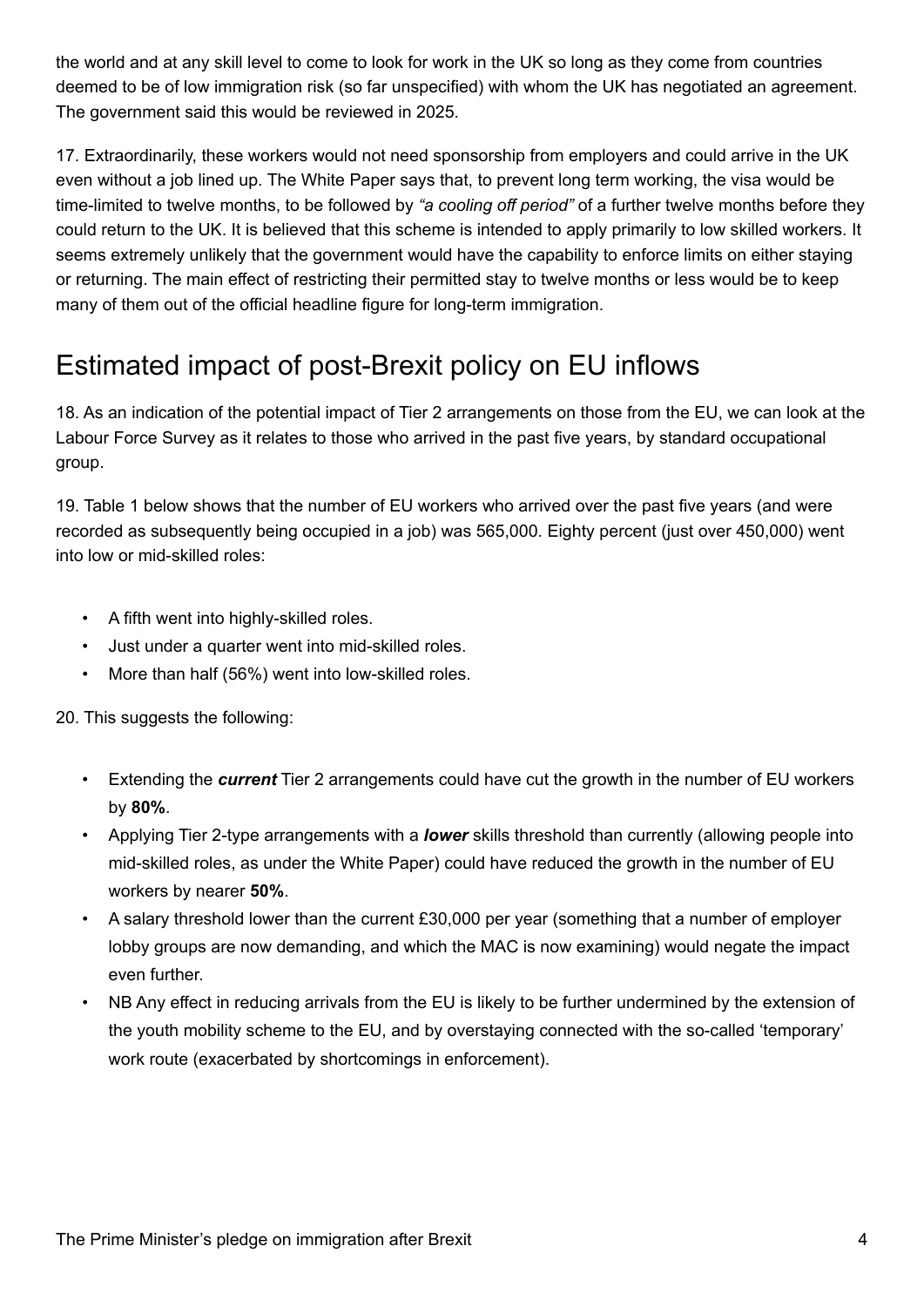Table 1 - EU workers who arrived in the previous five years, by standard occupational group (Labour Force Survey, July-September 2019).

| <b>Occupation type</b>                                       | EU workers -<br>arrived in past five<br>years | EU workers by type of<br>occupation |                                    |
|--------------------------------------------------------------|-----------------------------------------------|-------------------------------------|------------------------------------|
| H/S - 'Managers, Directors and Senior<br>Officials'          | 30,072                                        | <b>High-skilled</b>                 |                                    |
| H/S - 'Professional Occupations'                             | 82,499                                        | Total: 113,000 (20% of total)       | 23,000 per year over<br>five years |
| M/S - 'Associated Professional and<br>Technical Occupations' | 71,230                                        | Medium-skilled                      |                                    |
| M/S - 'Skilled Trades Occupations'                           | 67,038                                        | Total: 138,000 (24% of total)       | 28,000 per year over<br>five years |
| L/S - 'Administrative and Secretarial<br>Occupations'        | 30,717                                        | Low-skilled                         |                                    |
| L/S - 'Caring, Leisure and Other Service<br>Occupations'     | 41,872                                        | Total: 314,000 (56% of total)       | 63,000 per year over<br>five years |
| L/S - 'Sales and Customer Service<br>Occupations'            | 26,649                                        |                                     |                                    |
| L/S - 'Process, Plant and Machine<br>Operatives'             | 86,309                                        |                                     |                                    |
| L/S - 'Elementary Occupations'                               | 128,228                                       | <b>Grand total</b>                  |                                    |
|                                                              |                                               | 565,000 (100% of total)             |                                    |

## The likely impact of Brexit on non-EU inward migration

21. The potential impacts on non-EU immigration can be considered under three headings:

#### 1) Highly skilled non-EU

22. Provided that the conditions are not significantly loosened, the effect on numbers of such entries for work may well be limited. The existing cap on such workers has only been reached on two occasions since 2011. It should be kept in place, expanded and adapted into an Australian-style cap on work permits going forward. 71% of the public support such a policy.

#### 2) Mid skilled non-EU

23. The changes to salary and skill levels envisaged above would, in contrast, likely have a major effect on immigration from the rest of the world since they would mean that up to nine million UK jobs would be exposed to new or increased competition from outside the EU (see this piece).<sup>2</sup> The fact that these visas would lead to eventual settlement would be a major incentive for many applicants from the third world who are, in any case, likely to be encouraged by family members already in the UK.

The Prime Minister's pledge on immigration after Brexit 5 and 5 and 5 and 5 and 5 and 5 and 5 and 5 and 5 and 5 and 5 and 5 and 5 and 5 and 5 and 5 and 5 and 5 and 5 and 5 and 5 and 5 and 5 and 5 and 5 and 5 and 5 and 5 an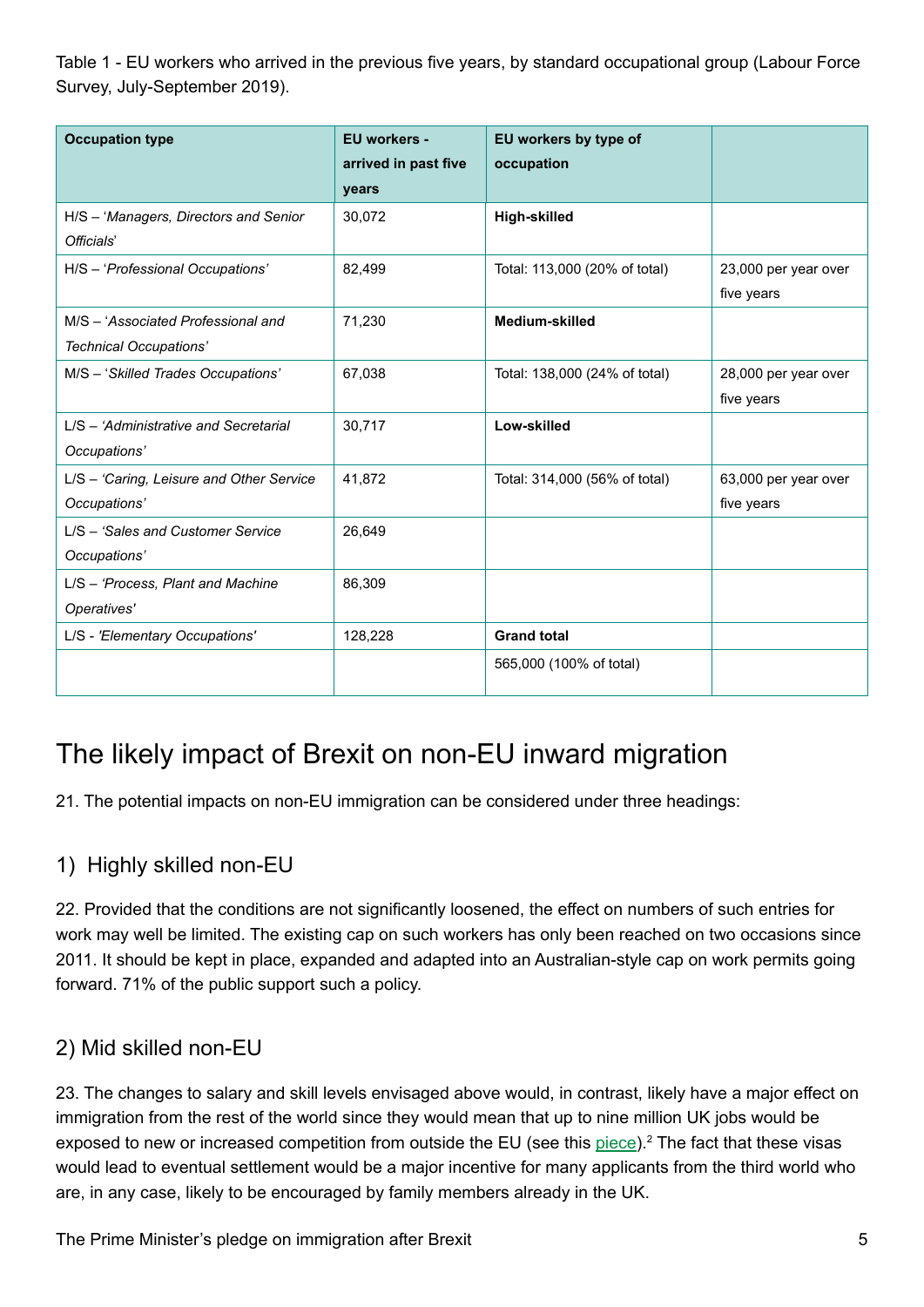24. Furthermore, employers, seeing their competitors hiring cheaper skilled workers from around the world, would be very likely to follow suit in a race to the bottom, both to preserve their competitiveness and their profitability. The outcome is likely to be a very substantial increase in non-EU mid skilled migration rather than a reduction, especially if there is any lowering of the level of salary or skills required. The losers would be millions of under-employed and low-paid workers in this country, for whom companies would have less incentive to provide training, to improve wages or to ensure flexible, attractive working conditions (for more see our <u>paper</u> on the likely scale of under-employment in the UK)<sup>3</sup>. This would be extremely unwelcome in previously Labour constituencies especially.

#### 3) Low skilled non-EU workers

25. There is already significant number of non-EU migrants in low-skilled work in the UK, many of whom come here as dependants of those on other visas.<sup>4</sup> Others will be partner visa holders, refugees or youth mobility participants. Post-Brexit changes in the number of non-EU migrants in low-skilled work may depend on policing of the aforementioned 'time-limited route for temporary short-term workers'. It may also be affected by the number of countries with which the UK reached an agreement. There is a clear risk that, once a precedent was set, further countries would demand similar concessions in the context of trade negotiations. Given growing failures of enforcement (enforced returns in the most recent year reached *the lowest level since records began in 2004*), the UK government may be incapable of effectively policing such schemes.

### The measures that will be needed

26. It will be apparent that the current direction of policy – characterised by a loosening of Tier 2 arrangements alongside a number of special arrangements - is towards continuing massive levels of immigration, including a likely continuing rise in non-EU immigration, rather than towards any serious reduction. If this is to be avoided, the new government will need to:

- **a. Place an annual Australian-style cap on the number of skilled visas** (see this paper).<sup>5</sup> 71% of the public support this move, which would help encourage employers to invest in British recruits for a change rather than continuing to turn to the *'get out of jail free'* card of exploiting cheaper non-UK recruits. *The MAC has been urging more investment in UK talent for years. It is now time for employers and government to act.*
- **b. Ensure that there is no reduction in the required levels of skills, and especially salaries**, associated with the Tier 2 (General) visa, at least until the new system has settled down and an assessment can be made of the degree of immigration pressure from outside the EU.
- c. Extend the present cap to any new youth mobility schemes.
- d. Suspend plans for low skilled immigration except for Seasonal Agricultural Workers recently increased to 10,000 per year.

## **Conclusion**

27. The Prime Minister's promise that the UK's borders are going to be controlled after Brexit will be welcomed by thirty million UK adults who wish to see immigration reduced (for more, read this paper). This

The Prime Minister's pledge on immigration after Brexit 6